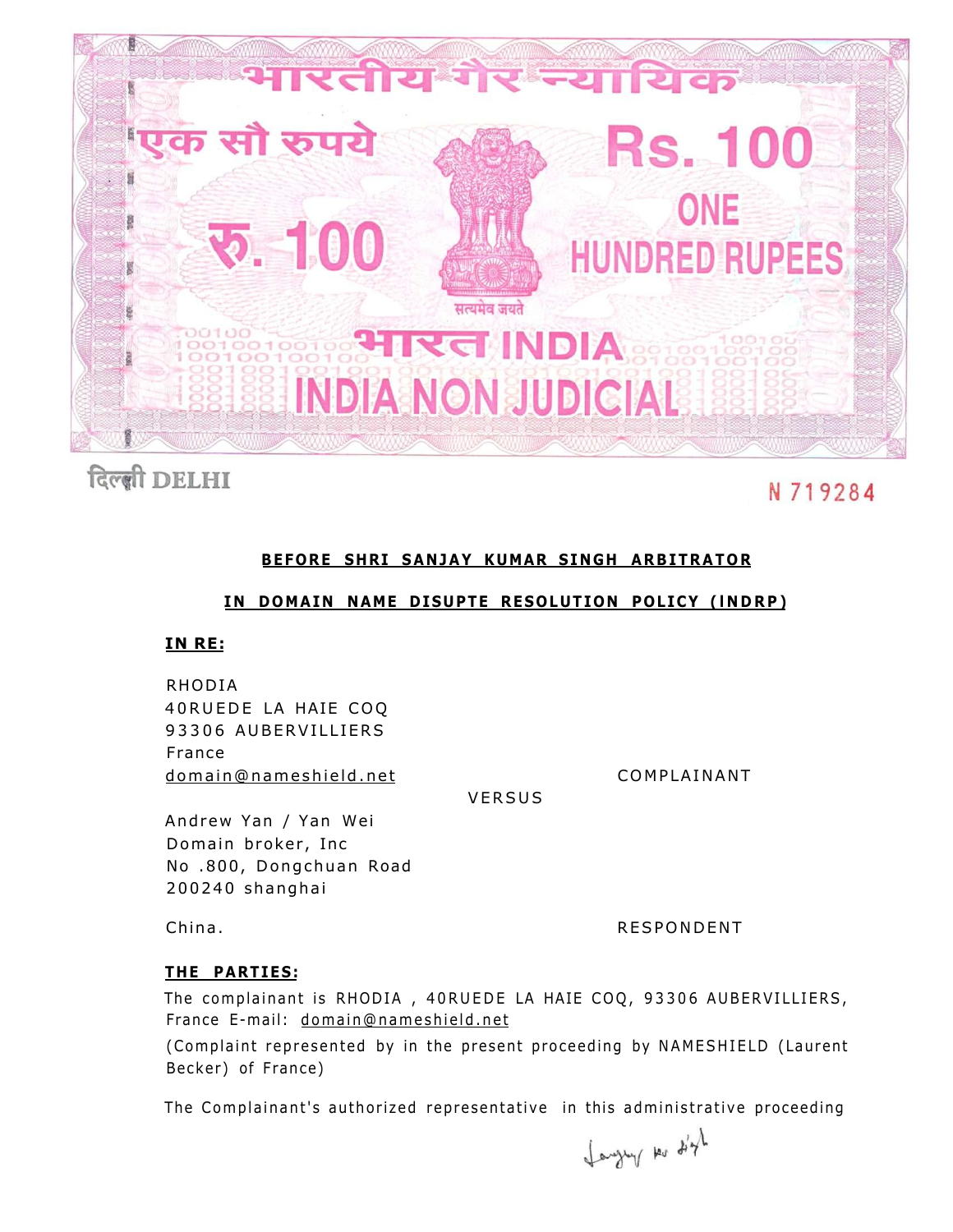NAMESHIELD, 27 RUE DES ARENES 49100Angeras France Telephone: +33241 18 28 28 28/ Fax: +33 241 18 28 29.

The Respondent is, Andrew Yan / Yan Wei, Domain broker, Inc No .800, Dongchuan Road, 200240 shanghai, China. E-mail: admin@ domainbroker.tw

#### **DOMAIN NAME AND TRADEMARK IN DISPUTE:**

Domain name of the respondent is "RHODIA.CO.IN "

The trademark of the complainant is **"RHODIA".** 

The Complainant's preferred method of communications directed to the Complainant in this administrative proceeding is Electronic- only material

Method: email

The language of the arbitration proceeding shall be English.

The Arbitration pertains to dispute regarding the domain name <rhodia- co  $in >$ .

The Registrar for the disputed domain name is Directi WebServices Pvt. Ltd. Directi Web Services Pvt.

Directi Internet Solutions Pvt. Ltd. d/b/a Public DomainRegistry.Com Directiplex, Mogra Village Nagardas Road, Andheri (East), Mumbai Maharashtra 400069 , India. Email: abuse.manager(5)directi.Com

The Arbitration proceeding is conducted in accordance with the Arbitration and Conciliation Act of 1996 (India), the current. IN Domain Name Dispute Resolution Policy (the 'INDRP POLICY"), and the INDRP Rules of procedure (the "Rules") .

#### **AWAR D**

- 1. This arbitral proceeding commenced in accordance with IN Dispute Resolution Policy (INDRP) and rules framed there under .
- 2. The complainant submitted his complaint in the registry of NIXI against the respondent in respect to the respondent's Domain name "RHODIA.CO.IN" .
- 3. I was appointed as Sole Arbitrator in the matter by NIXI.
- 4. The complainant submitted the said complaint under In Domain Name Dispute Resolution Policy (INDRP) .
- 5. A copy of complaint was sent to me on by the NIXI for arbitration in accordance with Dispute Resolution Policy (INDRP). The copy of the complaint along with annexures/exhibits was forwarded to me and to the respondent by .In Registry of NIXI.<br>Consider los when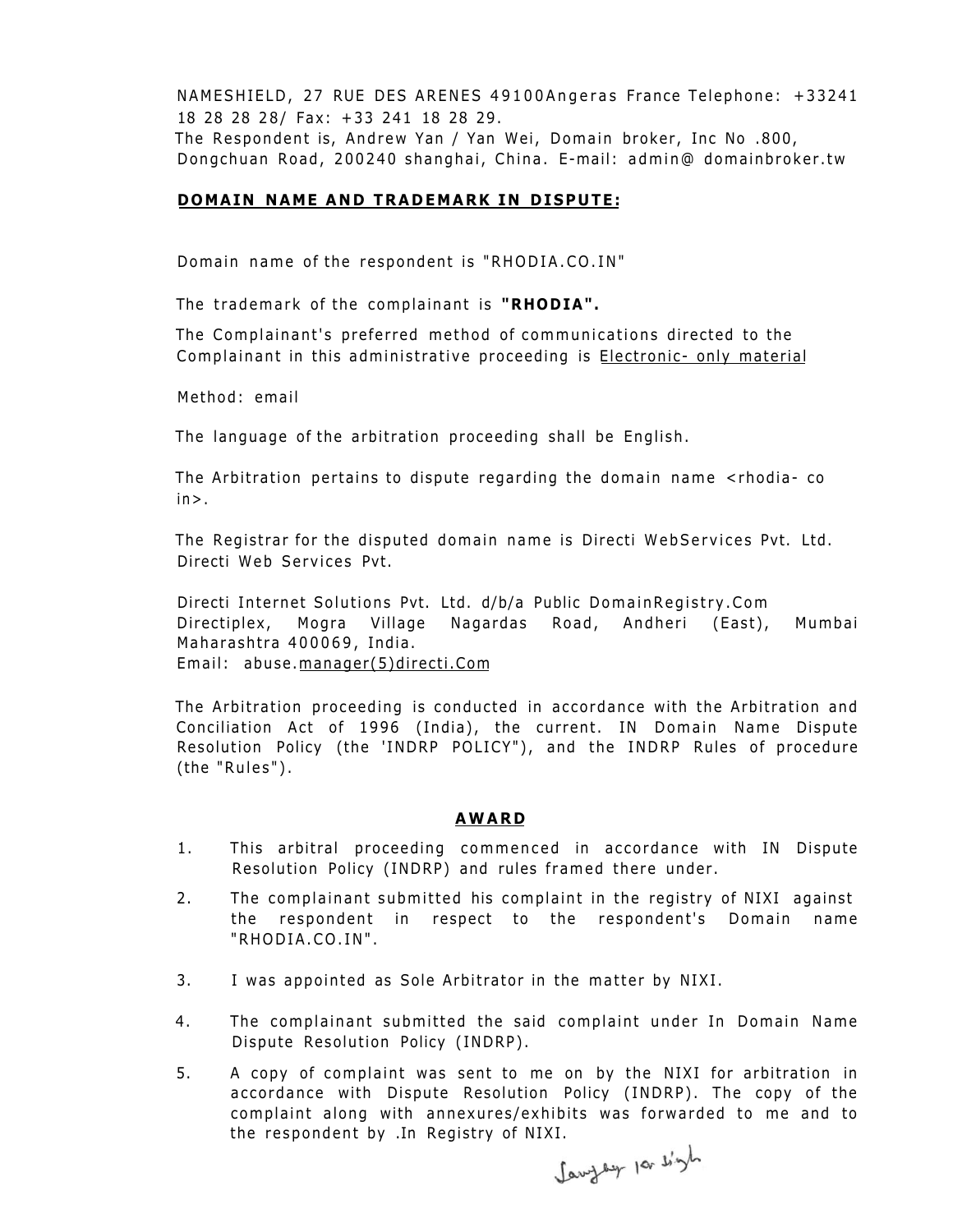- 6. The complainant has submitted that Rhodia is a world leader in the development and production of specialty chemicals. Rhodia provides added- value products and high- performance solutions to diversified markets including automotive, electronic, Flavors and fragrances, health, personal and home care, consumer goods and industrial, through its six global enterprises.
- 7. The complainant has submitted that in Asia pacific, Rhodia has two companies in India Albright & Wilson Chemicals India Ltd (A WCI), ACQUIRED IN 2000. AND Hindustan Gum & Chemicals (HICHEM)-A joint venture with one of India's largest conglomerates, the Mp. Birla Group, SINCE 1962.
- 8. The complainant has submitted that Rhodia owns numerous trademark registration with the term "Rhodia" in several countries and its Indian trademark & International Trademark the attachment as Annex - 2.

| <b>Trademark</b>     | Registration Number | Date of registration |  |  |  |
|----------------------|---------------------|----------------------|--|--|--|
|                      |                     |                      |  |  |  |
| RHODIA               | 144832              | 09.01.1950           |  |  |  |
| RHODIA               | 170326              | 13.07.1953           |  |  |  |
| RHODIA               | 186890A             | 12.08.1955           |  |  |  |
| RHODIA               | 186890              | 12.08.1955           |  |  |  |
| RHODIA               | 329277              | 02.12.1966           |  |  |  |
| RHODIA               | 548371              | 28.02.1989           |  |  |  |
| RHODIA               | 660086              | 29.03.1996           |  |  |  |
| RHODIA               | 661187              | 08.03.1996           |  |  |  |
| RHODIA               | 956462              | 19.02.2008           |  |  |  |
| RHODIA ACETOW 994260 |                     | 01.09.2008           |  |  |  |
| INNOVATIVE FILTER    |                     |                      |  |  |  |
| SOLUTIONSRHODIA      |                     |                      |  |  |  |
| ACETOW               | 994260A             | 01.09.2008           |  |  |  |
| INNOVATIVE SOLUTIONS |                     |                      |  |  |  |
| Rhodia Way 1002296   |                     | 12.12.2008           |  |  |  |
| Rhodia Way 1740720   |                     | 06.10.2008           |  |  |  |

- 9. The complainant has submitted that Rhodia has two companies in India, Albright & Wilson Chemicals India ltd (AWCI), ACQUIRED IN 2000, AND Hindustan Gum &. Chemicals (HICHEM) - a joint venture with one of India's largest conglomerates, the M. P. Birla Group since 1962.
- 10. The complainant has submitted that Rhodia owns and communicates on the Internet through various websites in the worldwide. The main one is "www. rhodia. com" (registered on 22/12/1995). But Rhodia has also registered numerous domain names similar to trademark Rhodia- such as:

| rhodia | registered on | 19/11/2001 |
|--------|---------------|------------|
| rhodia | registered on | 29/05/2005 |
| rhodia | registered on | 31/07/2001 |
| rhodia | registered on | 15/11/2005 |

Serger per Lingh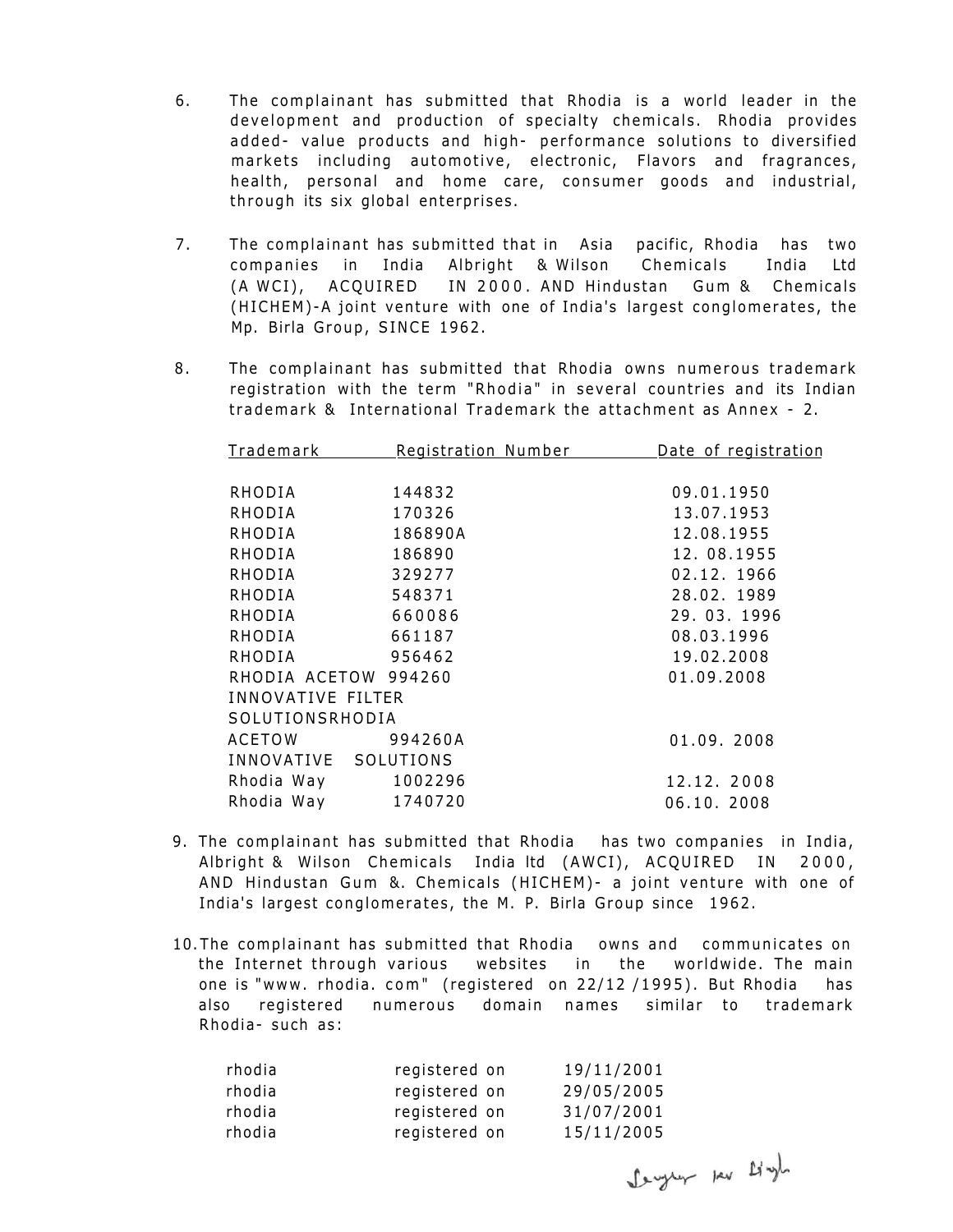| rhodia | registered on | 10/04/2000 |
|--------|---------------|------------|
| rhodia | registered on | 12/03/2006 |
| rhodia | registered on | 08/02/2008 |
| rhodia | registered on | 17/03/2003 |
| rhodia | registered on | 26/03/2001 |
| rhodia | registered on | 20/09/2007 |
| rhodia | registered on | 20/09/2007 |
| rhodia | registered on | 10/06/2006 |
| rhodia | registered on | 19/04/2002 |

- 11. The complainant has submitted that the disputed domain name < Rhodia. Co in> has been registered on 19/ 01/2010 by Domain BROKER Inc (Andrew yan). The complainant has also contended that the domain name rhodia .co. in> is identical to the trademark" RHODIA'.
- 12. The complainant has also submitted that to resolve the dispute, Rhodia requests NAMESHIELD to contact the registrant Domain Broker. Inc. NAMESHIELD contacted the Respondent by email to [admin@domainbroked.t](mailto:admin@domainbroked.tw)w ; domainsnappig@gmailcom.
- 13. The complainant has also submitted that NAMESHIELD received a response from yan wei. The complainant has filed the same as attachment: ANNEX-5.
- 14. It has been contended by the complainant that to find mediation NAMESHIELD offered \$300 USD for this domain name buy YAN Wei don't accepted this offer he requested us amount of \$1500 USD. Rhodia refused the request because this domain name is identical to it trademark" RHODIA. It has been contended by the complainant that their offer covers the fees for this registration.
- 15. It has been also contended by the complainant that their complaint is based on the following grounds:
- A. The domain name (s) is (are) identical or confusingly similar to a trademark or service mark in which the Complainant has rights: (policy, paragraph  $4(a)$  (i): Rules, paragraphs 3 (b) viii),  $(b)(ix)(1)$

It has been also contended by the complainant that disputed domain name,  $\leq$ rhodia.co.in > is idenhtical to its trademark "RHODIA"

The complainant has also contended that it dose not avoid the likelihood of confusion between the disputed domain name<rhodia.Co in> and Rhodia, its trademarks "RHODIA" and its domain names associated.

The complainant has also contended that it sells its goods in 25 countries worldwide and has manufacturing facilities and R&D Centers in all four major regions of the world - Europe, North America, Latin America and Asia pacific.

The complainant has further contended that the addition of a CTLD "CO.IN" is not sufficient to escape the finding that the domain is

Lenguer por Light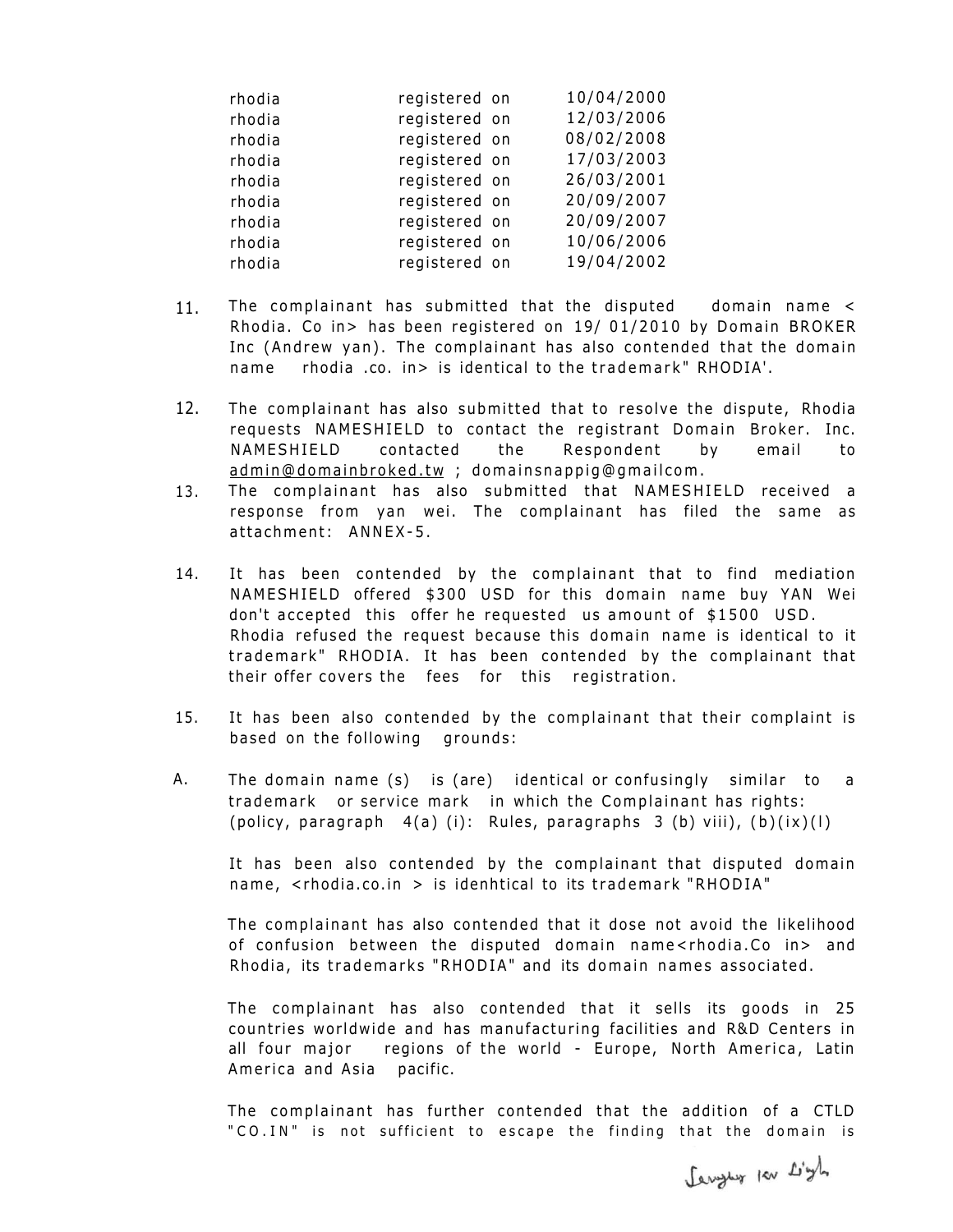confusingly similar to the trademarks and does not change the overall impression of the designation as being connected to a trademark of "Rhodia" .

The complainant has further contended that the term"RHODIA" IS KNOWN especially in relation to the Rhodia. It has no meaning whatsoever in English or in any other language. A Google search of word rhodia- displays several results, related to the company Rhodia. The complainant has further contended that the disputed domain name is confusingly similar to its trademark "RHODIA"- for which it has provided registration certificates as prima facie evidence of validity.

B. The complainant has submitted that the Respondent has no rights or legitimate interest in respect of the domain name .

The complainant has relied on the WIPO CASE No. D2003- 0455, Croatia Airlines d.d v. Modern Empire Intermet Ltd" . According to the same a complainant is required to make out a prima facie case that the respondent lacks rights or legitimate interests. Once such prima facie case is made respondent carries the burden of demonstrating rights or legitimate interests in the domain name. If the respondent fails to do so, a complainant is deemed to have satisfied paragraph 4 (a) (ii) of the UDRP.

The complainant has argued that the Respondent has no rights or legitimate interests in the disputed domain name as he has no relationship with the Complainant's business and is not authorized or licensed to use the mark nor is he known by the disputed domain name.

The trademark "RHODIA" is well known in the world which Rhodia promotes its products and communicates on the Internet through various websites, such as:

[www.rhodia.com](http://www.rhodia.com)  [www.rhodia.biz](http://www.rhodia.biz)  [www.rhodia.org](http://www.rhodia.org)  [www.rhodia.info](http://www.rhodia.info)  [www.rhodia.es](http://www.rhodia.es)  [www.rhodia.co.uk](http://www.rhodia.co.uk)  [www.rhodia.eu](http://www.rhodia.eu)  [www.rhodia.asia](http://www.rhodia.asia)  [www.rhodia.cn](http://www.rhodia.cn)  [www.rhodia.jp](http://www.rhodia.jp)  [www.rhodia.hk](http://www.rhodia.hk)  [www.rhodia.tw](http://www.rhodia.tw)  [www.rhodia.ru](http://www.rhodia.ru)  [www.rhodia.us](http://www.rhodia.us) 

16. The complainant has contended the Respondent is neither affiliated with nor authorized by Rhodia in any way we contend the Respondent has no

Lawyer Kr Lingh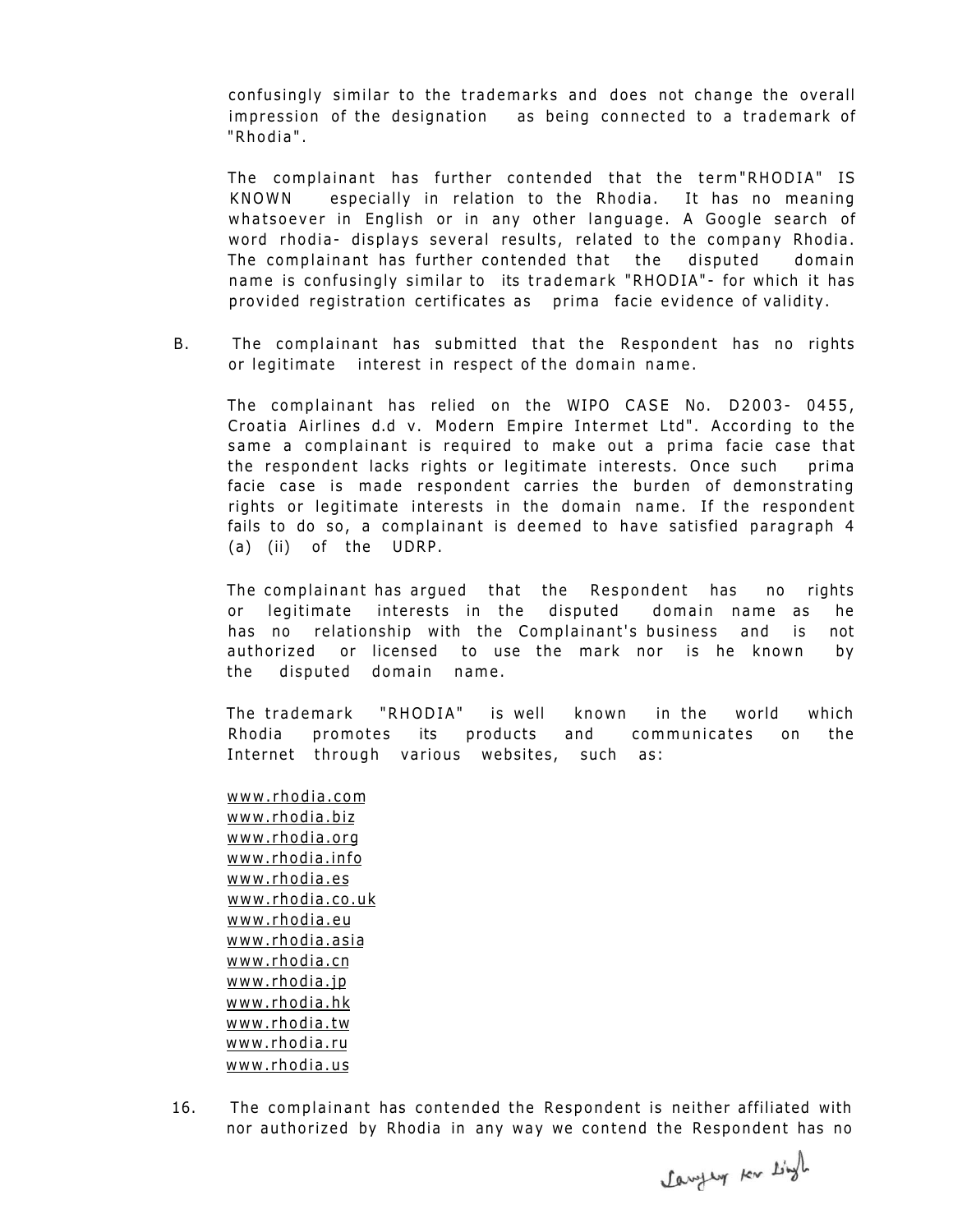rights or legitimate interests in respect of the domain name and he is not related in any way to the Rhodia's business. Rhodia does not carry out any activity for, nor has any business with the respondent.

- 17. The complainant has contended according to the who is, the Respondent is based in China and appears to have no links with India and is not using the disputed domain name for legitimate fair use purposes. The domain name redirects to parking page with different advertising links and the domain name is on sale" Ce domaine est mis en vente par son proprietaire." The complainant has further contended that their exchange by emails shows that the Respondent does not provide a bonafide offering of goods or services or legitimate use of the domain name and the Respondent registered this domain name only in purpose of sale. Therefore Rhodia contends that no bonafide offering of goods or services or legitimate use of the domain name.
- 18. As per complainant the domain names (s) were/ were registered and are/ are being used in bad faith. The complainant has further contended that its trademark' RHODIA' is well known in the world especially in Asia which its activities created 28/% of sales in 2009.
- 19. The complainant has argued that the Respondent was aware of the complainant and tried to create a likelihood of confusion by registering a domain name that was confusingly similar to a trademark in which the Complainant has rights.
- 20. The complainant has further argued that the website linked to the disputed domain name displays a content advertising links in French as per annex (6). Moreover, the domain name is displayed on sale in French: Ce domaine est mis en vente par son proprietaire". Using the domain name for the purposes of displaying links for commercial gain under the circumstances discussed is evidence of bad faith use. The complainant has relied on the HSBC Finance Corporation v, Clear Blue Sky Inc and Domain Manager, WIPO Case No D2006-oo2.
- 21. It has been further urged by the complainant that given the distinctiveness of the Complainant's mark it is reasonable to infer that the Respondent has registered the domain name with full knowledge of the Complainant's marks and uses it for the purpose of misleading and diverting Internet traffic. The complainant has submitted that the Respondent- registered this domain name in bad faith and used his domain name with terms in French only in purpose of sale to the Complainant The complainant has relied on the Ferrari S.P.A American Entertainment Group Inc , WIPO Case No, D224- 0673.
- 22. The Complaint therefore requests for transfer of disputed domain name.

Lawyer per sish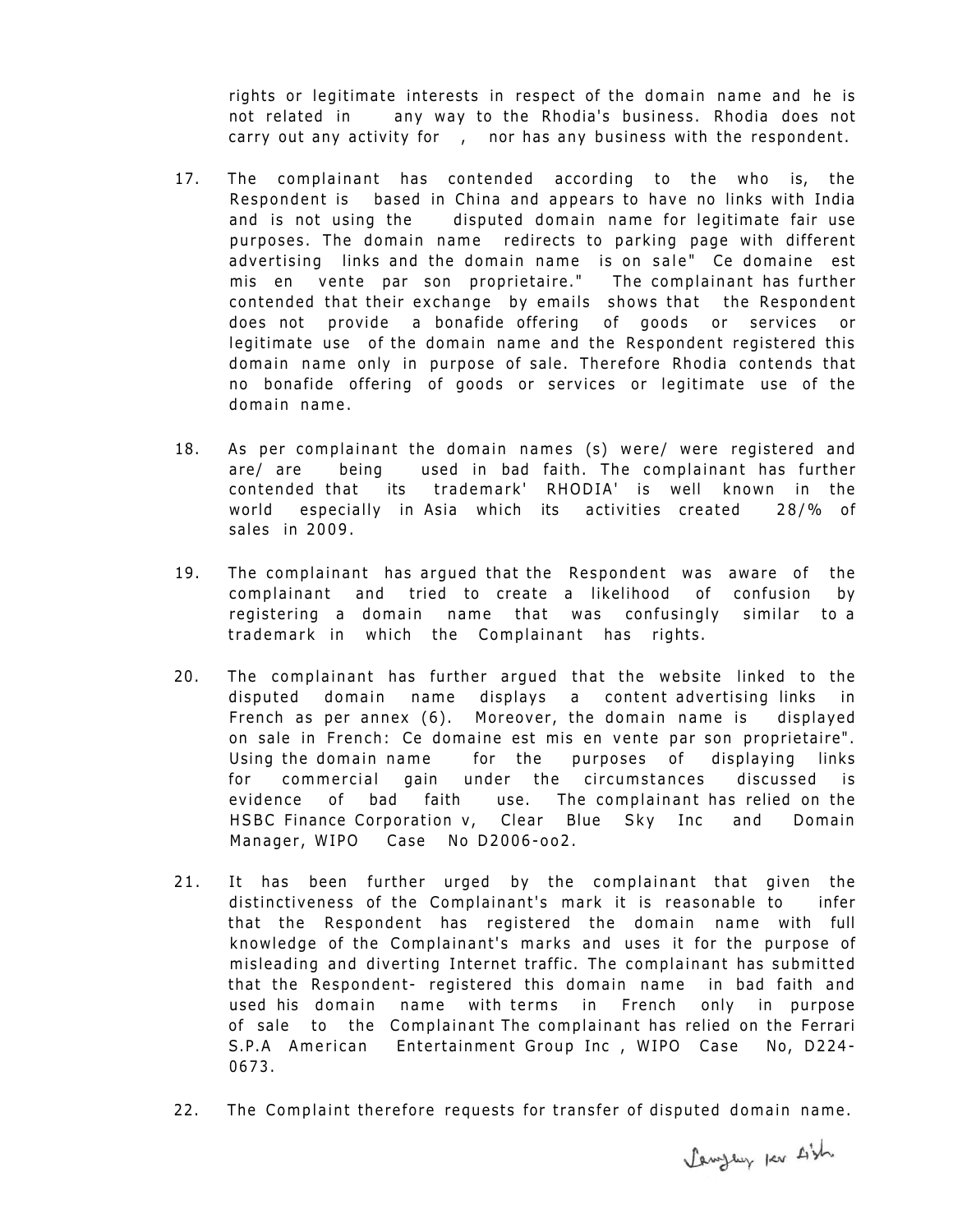- 2 3. The complainant has prayed that the domain name "rhodia.co.in" be transferred to the complainant.
- 24. On 17-03-2011, I informed the respective parties to the complaint, about my appointment as an arbitrator. Accordingly, I called up on the parties to file their counter/ reply and rejoinder with the supportive document/evidence
- 24. A copy of complaint has already been sent to the respondent by the .In Registry through e-mail. Upon receipt of the complaint, the Arbitrator sent a notice dated 17-03-2011 to the respondent to send his defence / counter to the complaint along with supportive documents  $/$  evidence at his e-mail address within 7(seven) days from receipt. But the respondent did not come forward and did not send his defence / counter to the complaint.
- 25. Thereafter, the Arbitrator again sent a notice dated  $27-03-2011$  by giving another opportunity to the respondent to send his defence / counter to the complaint within further 3 (three) days with further notice that in default of non-filing or sending of the defence / counter to the complaint, award would be passed ex-parte on merits of the complaint.
- 26. The respondent despite of earlier notices and reminders failed to send his defence / counter to the complaint. As such the Arbitrator again sent a notice dated 02-04-2011 by which further 2 (two) days was given for filing or sending of the defence / counter to the complaint, with further notice that this was last and final opportunity failing which the complaint would be decided ex-parte on merits of the complaint.
- 27. In spite of repeated notices, the respondent has not come forward and has not sent any reply / defence / counter to the either notice or complaint to the Arbitrator though the notices were served on Email ID of the respondent.

Therefore, this matter is being decided on the merits of the complaint and as per law of the land.

#### **OPINIO N AN D FINDING S ON MERITS**

## **A) Whether the domain name is identical or confusingly similar to a trademark in which complainant has right.**

It has been held in Indian decision **M/s Satyam Infoway Ltd. Vs. M/s Siffynet Solution (P) Ltd. JT. 2004 (5) SC 541,** that Domain name has all characteristics of trademark. As such principles applicable to trademark are applicable to domain names also. In the said case the words, "Sify' & 'Siffy' were held to be phonetically similar and addition of work 'net' in one of them would not make them dissimilar .

Thus taking into consideration the decisions relied by complainant and mentioned in the aforementioned paragraphs and further the decision passed by the Apex court in M/s Satyam Infoway Ltd. Vs. M/s Siffynet Solution (P) Ltd. JT. 2004 (5) SC 541, the conclusion is that domain name and trademark, which may be used in different manner and

lawyers for L'yh.